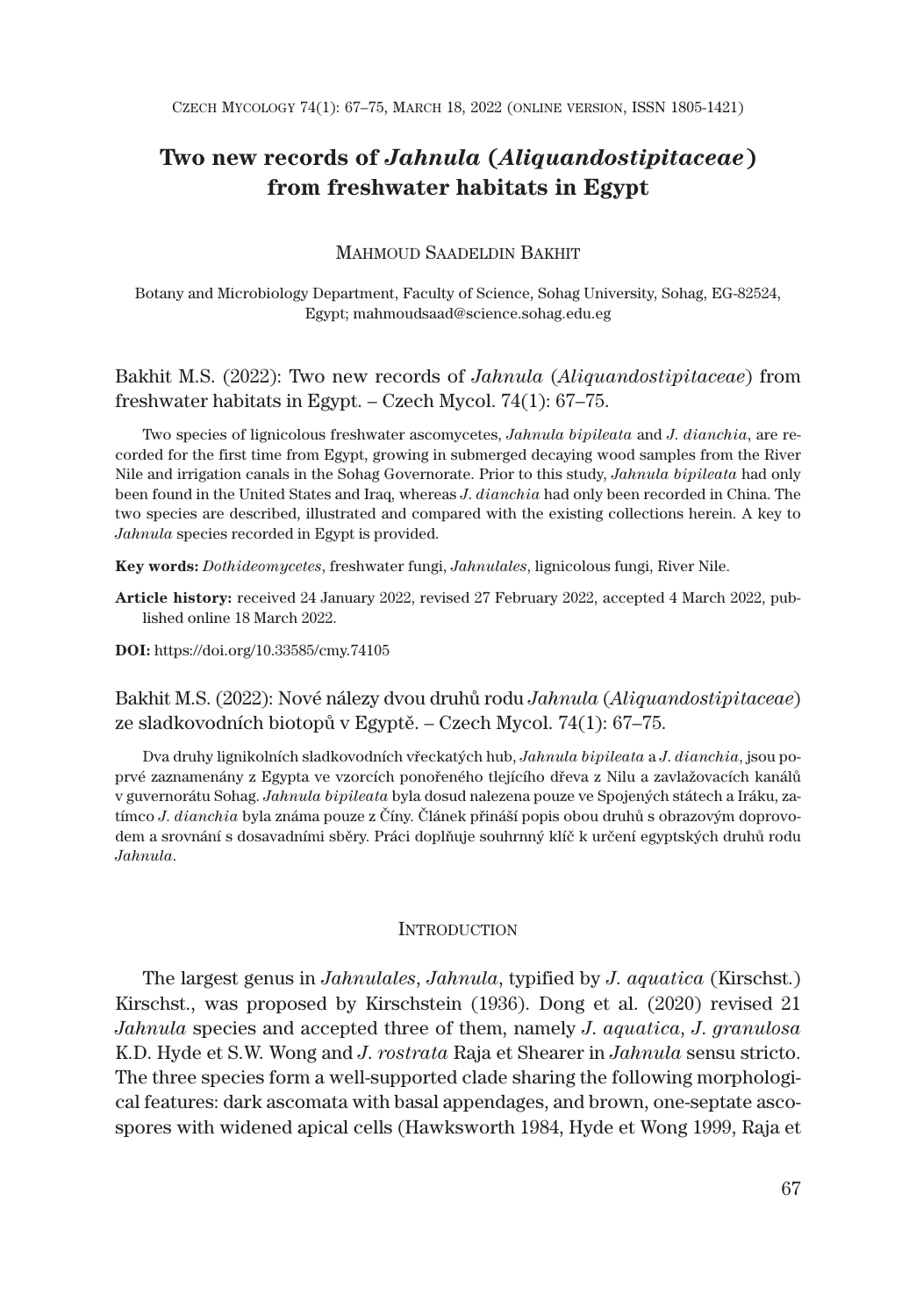Shearer 2006). Hawksworth (1984) considered the ascomatal wall structure, consisting of massive pseudoparenchymatous cells to 30 μm wide, to be the most remarkable diagnostic feature of *Jahnula*.

Dong et al. (2020) introduced two new genera, *Neojahnula* W. Dong, H. Zhang et K.D. Hyde and *Pseudojahnula* W. Dong, H. Zhang et K.D. Hyde, to accommodate *Jahnula australiensis* K.D. Hyde and *J*. *potamophila* K.D. Hyde et S.W. Wong. They also transferred seven species of *Jahnula* which are phylogenetically distant from the type species to *Ascagilis* K.D. Hyde. Nine species, i.e. *J*. *apiospora*, *J*. *appendiculata*, *J*. *bipileata*, *J*. *dianchia*, *J*. *morakotii*, *J*. *poonythii*, *J*. *purpurea*, *J*. *sangamonensis* and *J*. *systyla*, were retained in *Jahnula* sensu lato for further study (Dong et al. 2020). Based on its fusiform, brown to blackish chlamydospores developed in culture, Sivichai et al. (2011) concluded that *Xylomyces chlamydosporus* Goos, R.D. Brooks et Lamore is an asexual form of *Jahnula aquatica*. Molecular evidence, on the other hand, has contradicted this finding (Suetrong et al. 2011, Dong et al. 2020).

*Jahnula* species have been recorded from many countries: Australia, Canada, China, Czech Republic, Egypt, France, Germany, Iraq, Malaysia, Martinique, Mauritius, Mexico, Peru, South Africa, Thailand and the USA (Kirschstein 1936, Hawksworth 1984, Ho 1998, Hyde et Wong 1999, Cai et al. 2002, Pinruan et al. 2002, Luo et al. 2004, Gonzalez et Chavarria 2005, Raja et Shearer 2006, Raja et al. 2008, 2009, Al-Saadoon et Al-Dossary 2010, Fournier et al. 2010, Sivichai et Boonyuen 2010, Sivichai et al. 2011, Suetrong et al. 2011, Abdel-Raheem et al. 2015, Fournier et al. 2015, Shearer et al. 2015, Abdel-Aziz 2016, Huang et al. 2018, Hongsanan et al. 2020, Mlčoch 2020). The present twelve species of *Jahnula* have all been identified from submerged woody substrates in freshwater environments.

Four species of *Jahnula*, i.e. *J. aquatica*, *J. granulosa*, *J. poonythii* K.D. Hyde et S.W. Wong and *J. sangamonensis* Shearer et Raja, have been reported from freshwater habitats in Egypt (Abdel-Raheem et al. 2015, Abdel-Aziz 2016). During an ongoing survey of freshwater fungi in Egypt, two species, *Jahnula bipileata* Raja et Shearer and *J*. *dianchia* S.K. Huang et K.D. Hyde, were discovered for the first time from Egypt. These two species are described and illustrated in this paper.

## MATERIAL AND METHODS

Decaying submerged wood samples were collected randomly from different sites in the River Nile and irrigation canals in Sohag Governorate, Egypt in the period from November 2018 to February 2020. The studied area belongs to the arid region of North Africa, which is generally characterised by hot summers and mild winters with low rainfall. The riparian vegetation of the riverbank in Sohag Governorate consists mainly of *Phragmites australis*, *Arundo donax* and *Eucalyptus* spp., *Vachellia nilotica*, *Salix mucronata*, *Ziziphus spina-christi* and dwarf shrubs such as *Pluchea dioscoridis* and *Alhagi graecorum*.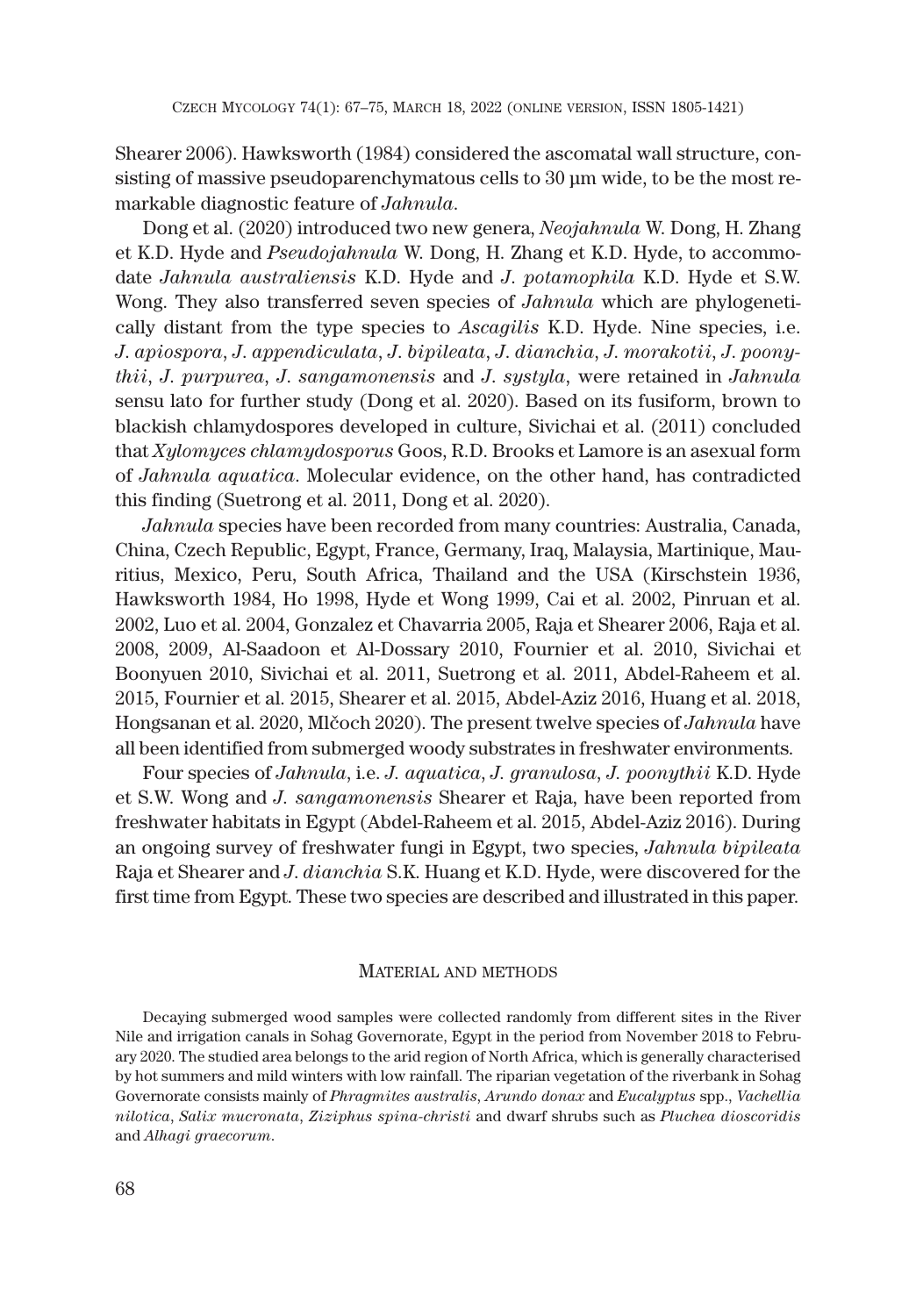Sample collection, incubation and examination were performed as described in Bakhit (2021). Ascomatal squash obtained from the fresh specimen was mounted in distilled water for all measurements and photography. Microscopic characters were studied with an Olympus BX51 bright field microscope equipped with a DIC (differential interference contrast) system. Micrographs were obtained using the Optika view version 7.3.1.7 (Optika, Ponteranica, Italy) digital imaging system. Herbarium vouchers of the recorded species were prepared by drying samples bearing the fungus at 60 °C for 24 h. These herbarium specimens and permanent slides are deposited at Sohag University Microbial Culture Collection, Sohag, Egypt (SUMCC).

#### RESULTS AND DISCUSSION

## *Jahnula bipileata* Raja et Shearer Fig. 1

Saprobic on decaying submerged wood. S e x u a l m o r p h: Ascomata 400–420  $\times$  195–210 μm (mean = 408  $\times$  205 μm, n = 6), subglobose to obpyriform, superficial with partially immersed base, black, solitary, ostiolate, attached to the substrate by brown, broad (9.5–18 µm), septate, unbranched hyphae. Neck 67–118  $\times$ 60–78 μm, pale to dark brown. Ascomatal wall membranous, 25–36 μm thick, 3–5 layered, composed of outer brown to inner hyaline cells, forming a *textura angularis*. Pseudoparaphyses 2–2.5 μm wide, hyaline, filiform, septate and branched. Asci  $125-150 \times 17.5-22 \,\text{\mu m}$  (mean =  $139.2 \times 19.3 \,\text{\mu m}$ , n = 23), cylindrical, pedicellate, eight-spored, bitunicate, fissitunicate, thin-walled, rounded at apex, with an apical chamber. Ascospores  $22.5-33 \times 11-13.5$  μm (mean =  $25.8 \times 12.5$  μm, Q = 1.6–2.5,  $Q_{mean} = 2.1$ , n = 48), overlapping uniseriate, dark brown, one-septate, widely ellipsoidal to fusiform, somewhat constricted at the septum, upper cell slightly broader, rough-walled in an irregularly striation pattern, with hyaline caps of up to  $2 \times 2-3$  µm in size at both apices. As exual m or ph: Unknown.

#### **Specimen examined**

E g y p t. Sohag Governorate, City of El-Maragha, River Nile (26°44'06.7" N, 31°35'02.3" E), on decaying submerged wood, 16 August 2019, leg. et det. M.S. Bakhit (SUMCC H-19003).

K n o w n distribution. USA (Raja et Shearer 2006), Iraq (Al-Saadoon et Al-Dossary 2010), Egypt (this study).

N o t e s. *Jahnula bipileata* was described by Raja et Shearer (2006) from submerged, decorticated wood from freshwater habitats in Florida. Since then, it has only been found once on a dead date palm leaf in a brackish habitat in Iraq (Al-Saadoon et Al-Dossary 2010). This species differs from other taxa in *Jahnula* by having irregularly striated rough-walled ascospores with a hyaline cap at both apices. It differs from the most similar species *J*. *aquatica* and *J*. *granulosa* in having shorter ascospores (25–30 μm vs 30–40 μm in *J*. *aquatica* and 26–37.5 in *J*. *granulosa*) (Hyde et Wong 1999, Raja et Shearer 2006). *Jahnula granulosa* has ascospores with a thin mucilaginous sheath, a feature not observed in *J*. *bipileata*.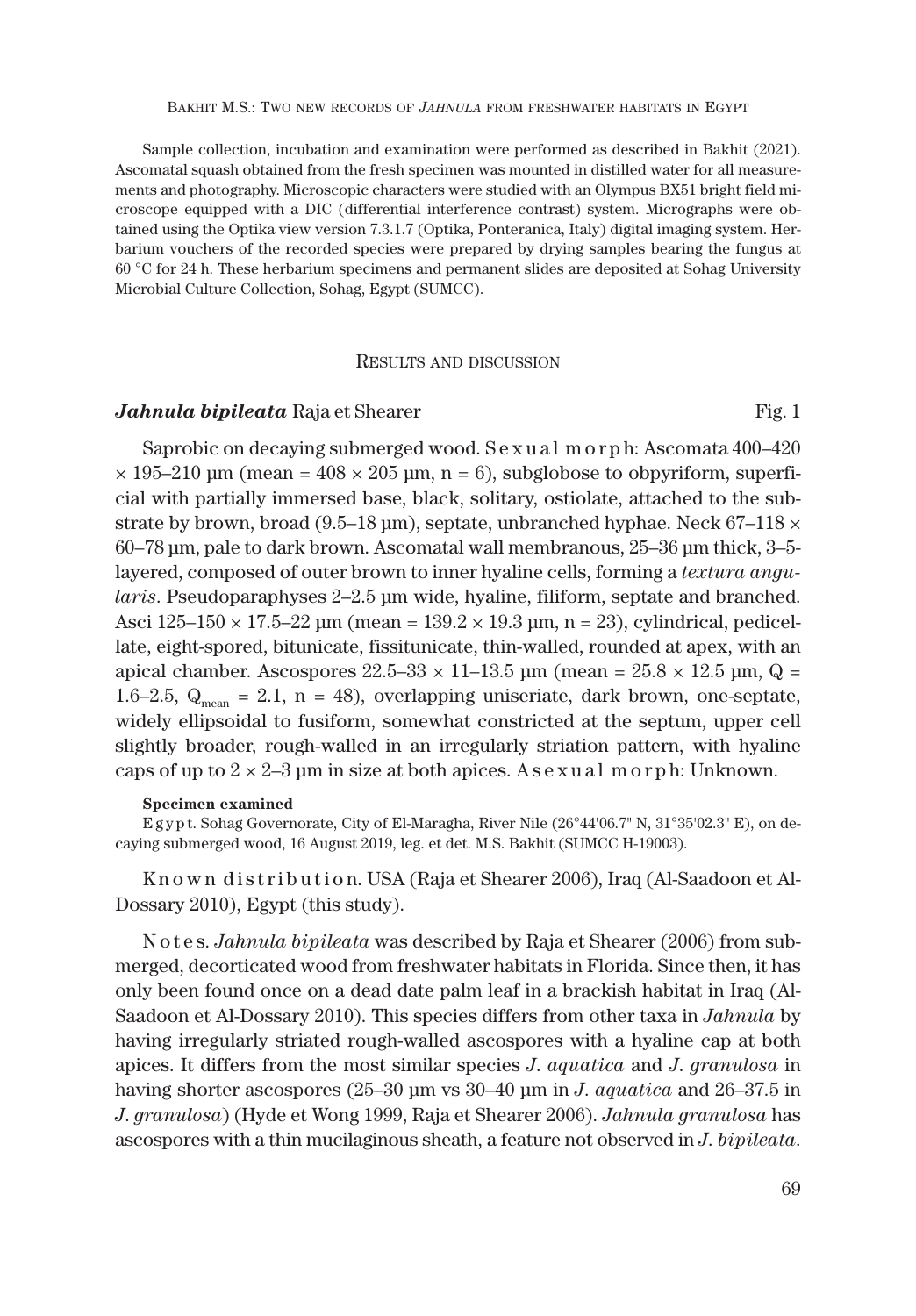

**Fig. 1.** *Jahnula bipileata* (SUMCC H-19003). **A** – ascoma on substrate; **B** – exterior view of the ascomatal wall; **C** – ascomatal squash showing asci at different stages of maturity; **D–F** – asci; **G** – ascus apex; **H** – pseudoparaphyses; **I–L** – ascospores in different views. Bars = 100 μm (A), 30 μm (B, C), 10 μm (D–L). Photos M.S. Bakhit.

Ascospores of *J*. *sangamonensis* differ from those of *J*. *bipileata* in having rounded apices without a hyaline cap (Raja et Shearer 2006). The collection from Egypt has slightly shorter and wider asci ( $125-150 \times 17.5-22$  µm vs.  $170-220 \times$ 10–17 μm in type collection) and wider ascospores (11–13.5 μm vs. 9–10 μm). In all other aspects it is morphologically similar to the type collection by Raja et Shearer (2006) (Tab. 1).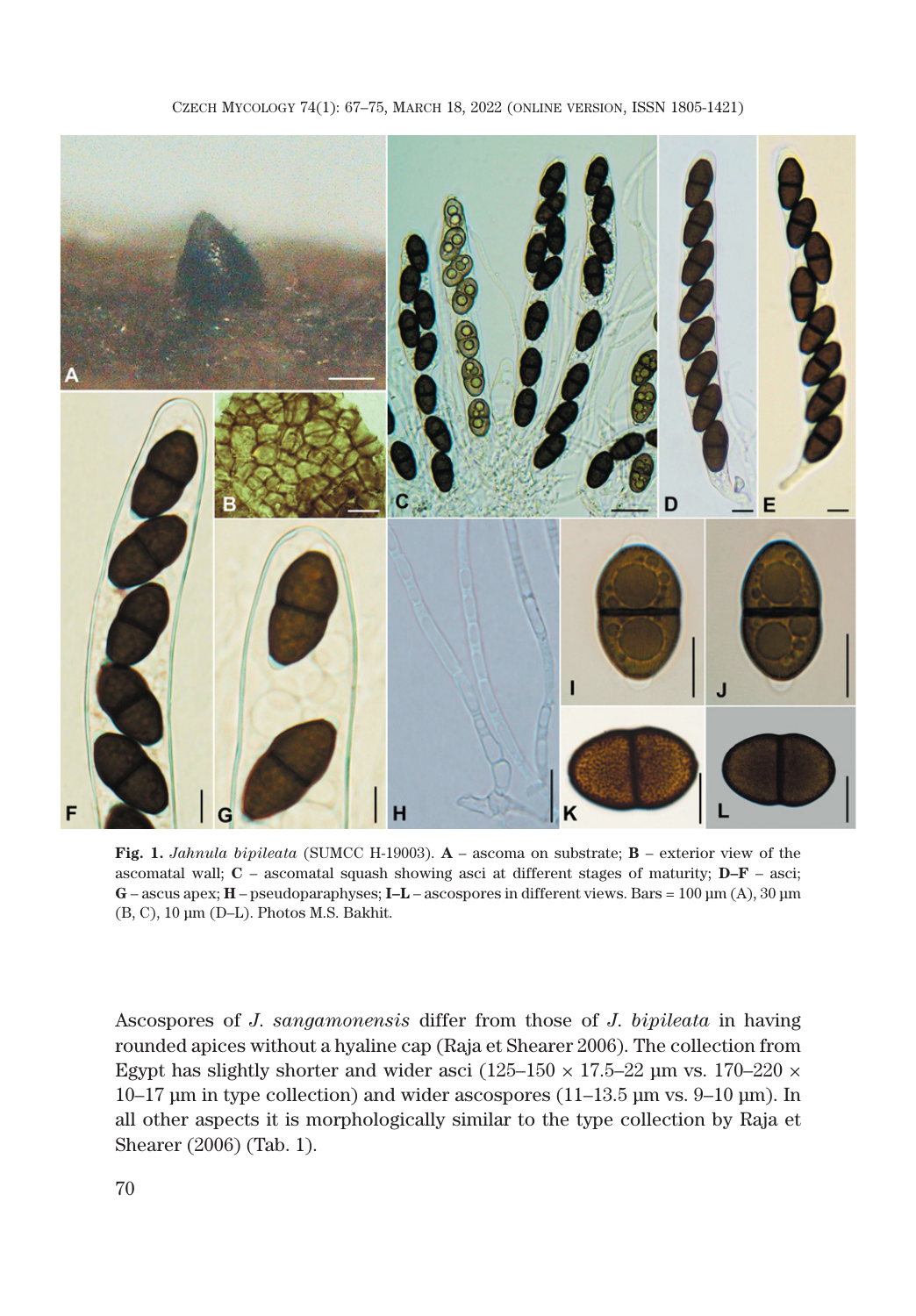| Tab. 1. Comparison |                                   | of ascoma, ascus and ascospore dimensions of Jahnula bipileata and J. dianchia with previously described collections. |                              |                              |                              |                                  |
|--------------------|-----------------------------------|-----------------------------------------------------------------------------------------------------------------------|------------------------------|------------------------------|------------------------------|----------------------------------|
| Species name       | Herbarium no.                     | Locality                                                                                                              | Ascomata (µm)                | Asci (µm)                    | Ascospores (µm)              | Reference                        |
| J. bipileata       | ILL F49-1                         | Florida, USA                                                                                                          | $395 - 400 \times 200 - 205$ | $170 - 220 \times 10 - 17$   | $25 - 30 \times 9 - 10$      | Raja et Shearer 2006             |
| J. bipileata       | I                                 | Basrah, Iraq                                                                                                          | $380 - 390 \times 175 - 190$ | $170 - 200 \times 9 - 15$    | $20 - 26 \times 8 - 10$      | Al-Dossary 2010<br>Al-Saadoon et |
| J. bipileata       | <b>SUMCCH-19003</b>               | Sohag, Egypt                                                                                                          | $400 - 420 \times 195 - 210$ | $125 - 150 \times 17.5 - 22$ | $22.5 - 33 \times 11 - 13.5$ | This study                       |
| J. dianchia        | KUN-HKAS 96327,<br>MFLU 17-0693   | Yunnan Province,<br>China                                                                                             | $307 - 418 \times 248 - 374$ | $198 - 238 \times 16 - 20$   | $24 - 32 \times 10 - 21$     | Huang et al. 2018                |
| J. dianchia        | KUN-HKAS 92632.<br>MFLUCC 16-0983 | Yunnan Province,<br>China                                                                                             | $285 - 390 \times 250 - 350$ | $150 - 170 \times 15 - 17$   | $27 - 29 \times 11 - 13$     | Hongsanan et al. 2020            |
| J. dianchia        | <b>SUMCC H-18005</b>              | Sohag, Egypt                                                                                                          | $283 - 442 \times 298 - 342$ | $125 - 160 \times 14 - 22$   | $21 - 28 \times 10 - 14$     | This study                       |

| Š<br>ì                                                                |
|-----------------------------------------------------------------------|
| ֚֕֡֡                                                                  |
|                                                                       |
| ì                                                                     |
|                                                                       |
|                                                                       |
|                                                                       |
| ֖֖֖֖֖֧ׅ֪ׅ֪ׅ֖֧ׅ֪ׅ֪֪ׅ֪֪֪֪ׅ֪֪ׅ֪֪֪֪ׅ֧֚֚֚֚֚֚֚֚֚֚֚֚֚֚֚֚֚֚֚֚֚֚֚֚֚֚֚֬֝֝֝֓֓֓֝֬ |
|                                                                       |
| ļ                                                                     |
|                                                                       |
|                                                                       |
|                                                                       |
| j                                                                     |
| $\frac{1}{1}$                                                         |
|                                                                       |
| ļ                                                                     |
|                                                                       |
| ļ                                                                     |
|                                                                       |
|                                                                       |
| ë                                                                     |
| Ì                                                                     |
|                                                                       |
|                                                                       |
|                                                                       |
|                                                                       |
|                                                                       |
|                                                                       |
|                                                                       |
|                                                                       |
|                                                                       |
| ׇׅ֠                                                                   |
| j                                                                     |
|                                                                       |
| ı                                                                     |
|                                                                       |
|                                                                       |
|                                                                       |
|                                                                       |
|                                                                       |
|                                                                       |
|                                                                       |
| i                                                                     |
|                                                                       |
|                                                                       |
|                                                                       |
|                                                                       |
|                                                                       |
|                                                                       |
|                                                                       |
| ζ,<br>l                                                               |
| í                                                                     |
| j                                                                     |
| $\overline{\phantom{a}}$<br>j                                         |
| ŝ<br>¢                                                                |
|                                                                       |
| Í                                                                     |
| j                                                                     |
| くりょく                                                                  |
| j                                                                     |
|                                                                       |
| ،<br>پ                                                                |
|                                                                       |
|                                                                       |
|                                                                       |
| í                                                                     |
|                                                                       |
|                                                                       |
| ļ                                                                     |
| ï                                                                     |
| č                                                                     |
| Š<br>i                                                                |
| í                                                                     |
| ١                                                                     |
| j<br>J                                                                |
| Ì                                                                     |
|                                                                       |
| Tab.                                                                  |
|                                                                       |
|                                                                       |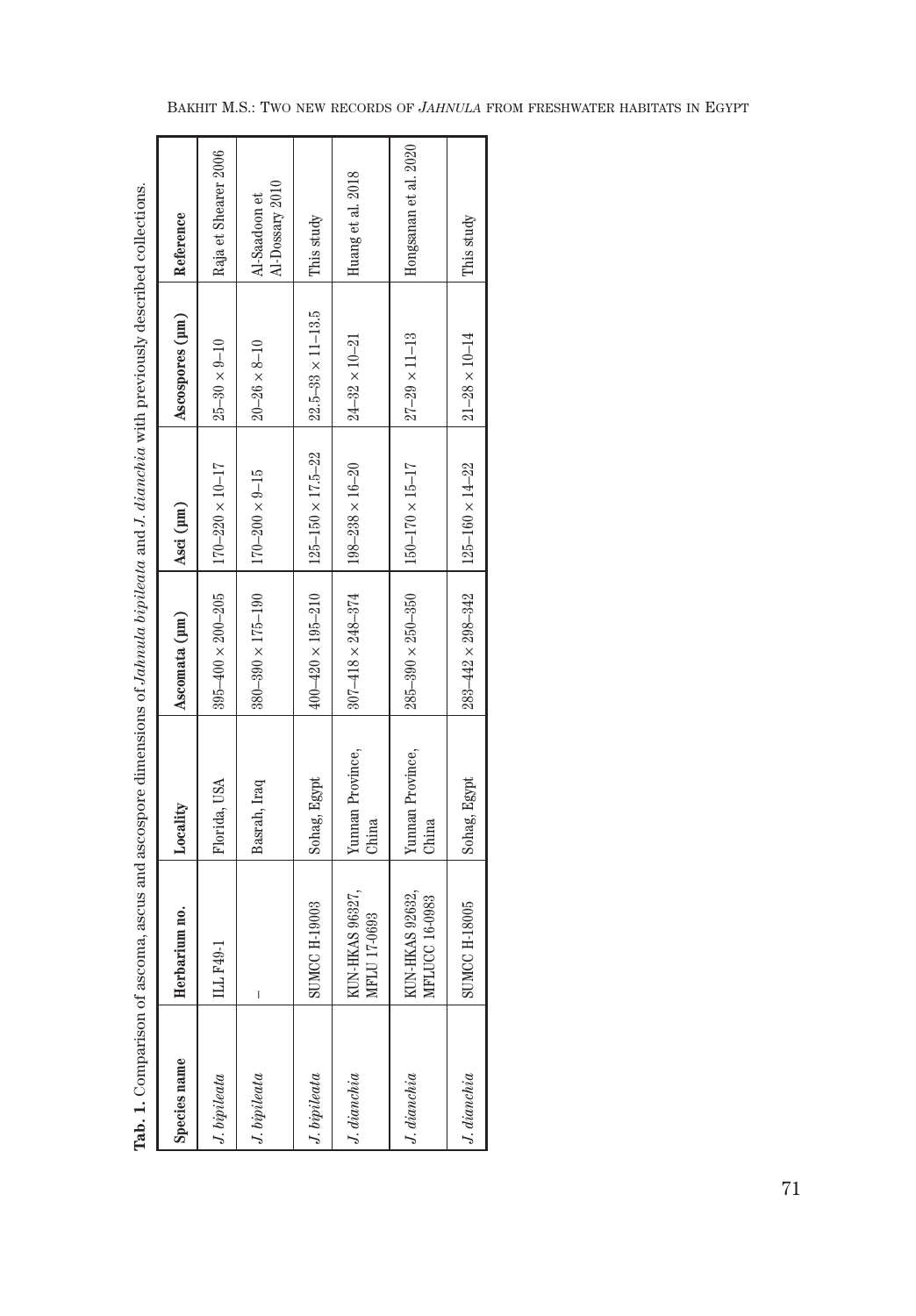## *Jahnula dianchia* S.K. Huang et K.D. Hyde Fig. 2

Saprobic on decaying submerged wood. Sexual m or p h: Ascomata 283–442  $\times$  298–342 μm (mean = 386  $\times$  322 μm, n = 6), subglobose to obpyriform, superficial to semi-immersed, solitary, dark brown to black, membranous, papillate, ostiolate, attached to the substrate by broad (9–16 μm wide), brown, branched, septate, superficial hyphae. Ascomatal wall 30–60 μm thick, membranous, with outer brown to inner hyaline *textura angularis* cells. Pseudoparaphyses 2.5–3.5 μm wide, septate, filamentous, hyaline. Asci  $125{\text -}160 \times 14{\text -}22$  µm (mean =  $144.5 \times$  $20.1 \,\mathrm{\mu m}$ ,  $n = 24$ ), cylindrical, rounded at apex, pedicellate, with an ocular chamber, eight-spored, bitunicate, fissitunicate, thin-walled. Ascospores  $21-28 \times 10-14$  µm (mean =  $23.4 \times 11.2$  µm, Q = 1.7–2.7, Q<sub>mean</sub> =  $2.07$ , n = 41), overlapping uniseriate, brown to dark brown, smooth, one-septate, oval to ellipsoidal, slightly curved, apiculate, with a mammiform apex, rounded at lower end.  $A$  sexual morph: Unknown.

#### **Specimen examined**

E g y p t. Sohag Governorate, City of El-Maragha, irrigation canal (26°41'43.0" N, 31°36'16.0" E), on decaying submerged wood, 16 November 2018, leg. et det. M.S. Bakhit (SUMCC H-18005).

K n o w n d is t r i b u t i on. China (Huang et al. 2018, Hongsanan et al. 2020), Egypt (this study).

N o t e s. *Jahnula dianchia* was described from decaying submerged wood from Lake Dianchi in Yunnan, China (Huang et al. 2018) and re-collected from submerged wood in freshwater habitats in Northwestern Yunnan Province, China (Hongsanan et al. 2020). This species differs from other species in the genus in ascospore morphology, such as dark brown ascospores with mammiform apices. *Jahnula dianchia* collected in Egypt has overlapping uniseriate, slightly curved, oval to ellipsoidal ascospores with a mammiform apex, but has shorter asci  $(125-160 \times 14-22 \text{ µm vs } 198-238 \times 16-20 \text{ µm} \text{ in the original description, see Tab. 1}).$ Ascomata in the collection from Egypt are attached to the substrate by broad, brown, branched, septate hyphae, while the collections of Huang et al. (2018) and Hongsanan et al. (2020) lack those thick hyphae.

#### **Key to** *Jahnula* **species recorded in Egypt based on the sexual morph**

In the genus *Jahnula*, twelve species have been accepted, all of which were described from wood or decorticated wood in freshwater environments (Hyde et Wong 1999, Raja et Shearer 2006, Campbell et al. 2007, Huang et al. 2018). *Jahnula bipileata* and *J*. *dianchia* are newly reported from Egypt, and four species of *Jahnula* (*J. aquatica*, *J. granulosa*, *J. poonythii* and *J. sangamonensis*) have been recorded earlier from freshwater habitats in Egypt (Abdel-Raheem et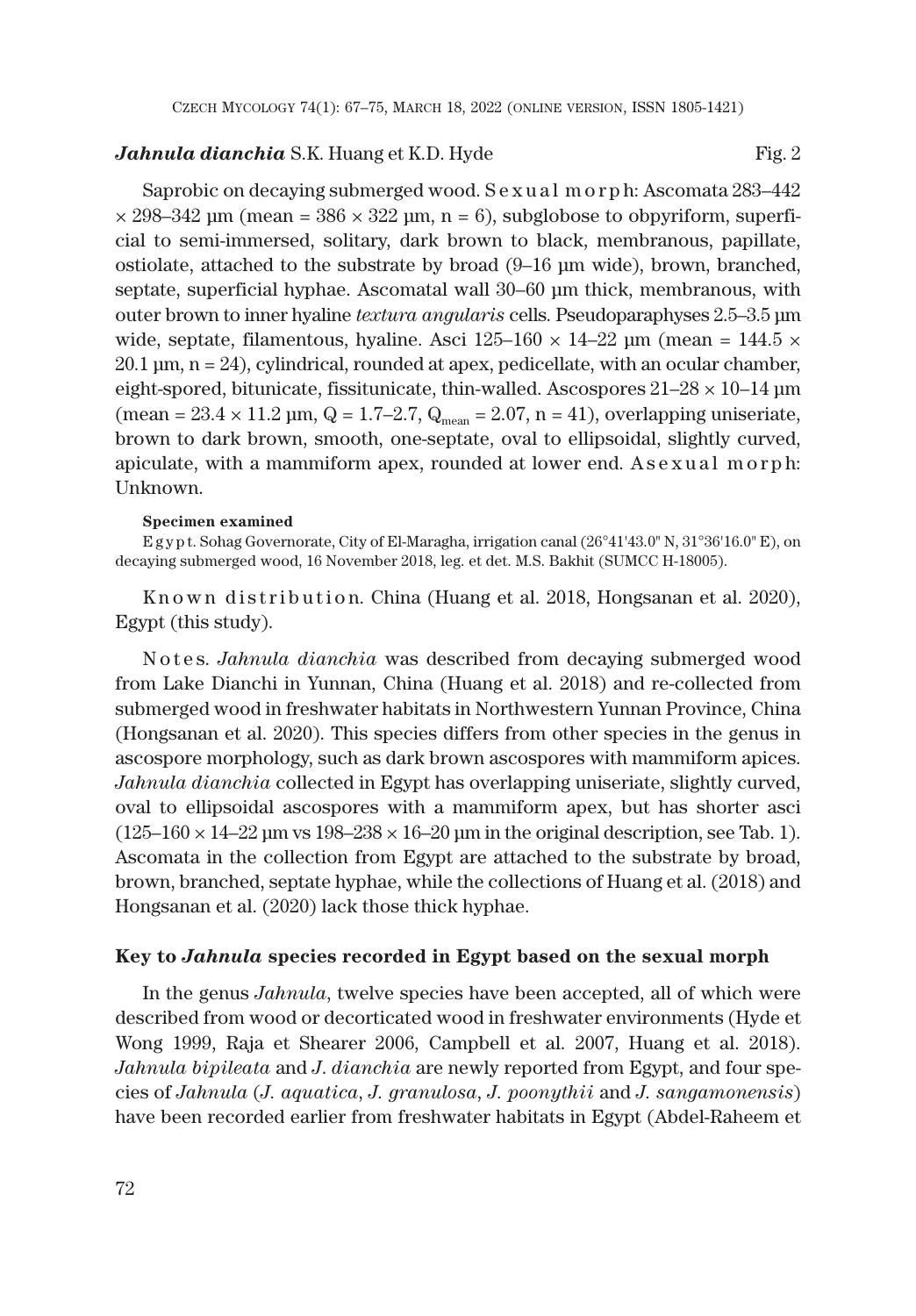

BAKHIT M.S.: TWO NEW RECORDS OF *JAHNULA* FROM FRESHWATER HABITATS IN EGYPT

**Fig. 2.** *Jahnula dianchia* (SUMCC H-18005). **A** – ascoma on substrate; **B** – exterior view of the ascomatal wall and thick hypha; **C** – branched thick hyphae; **D** – ascomatal squash showing asci at different stages of maturity; **E** – ascus apex with ocular chamber; **F** – pseudoparaphyses; **G** – fissitunicate ascus; **H–J** – ascospores. Bars = 100 μm (A), 20 μm (B–D, G), 5 μm (E, F, H–J). Photos M.S. Bakhit.

al. 2015, Abdel-Aziz 2016). A dichotomous key based on the sexual morph is provided here for identification of Egyptian *Jahnula* species.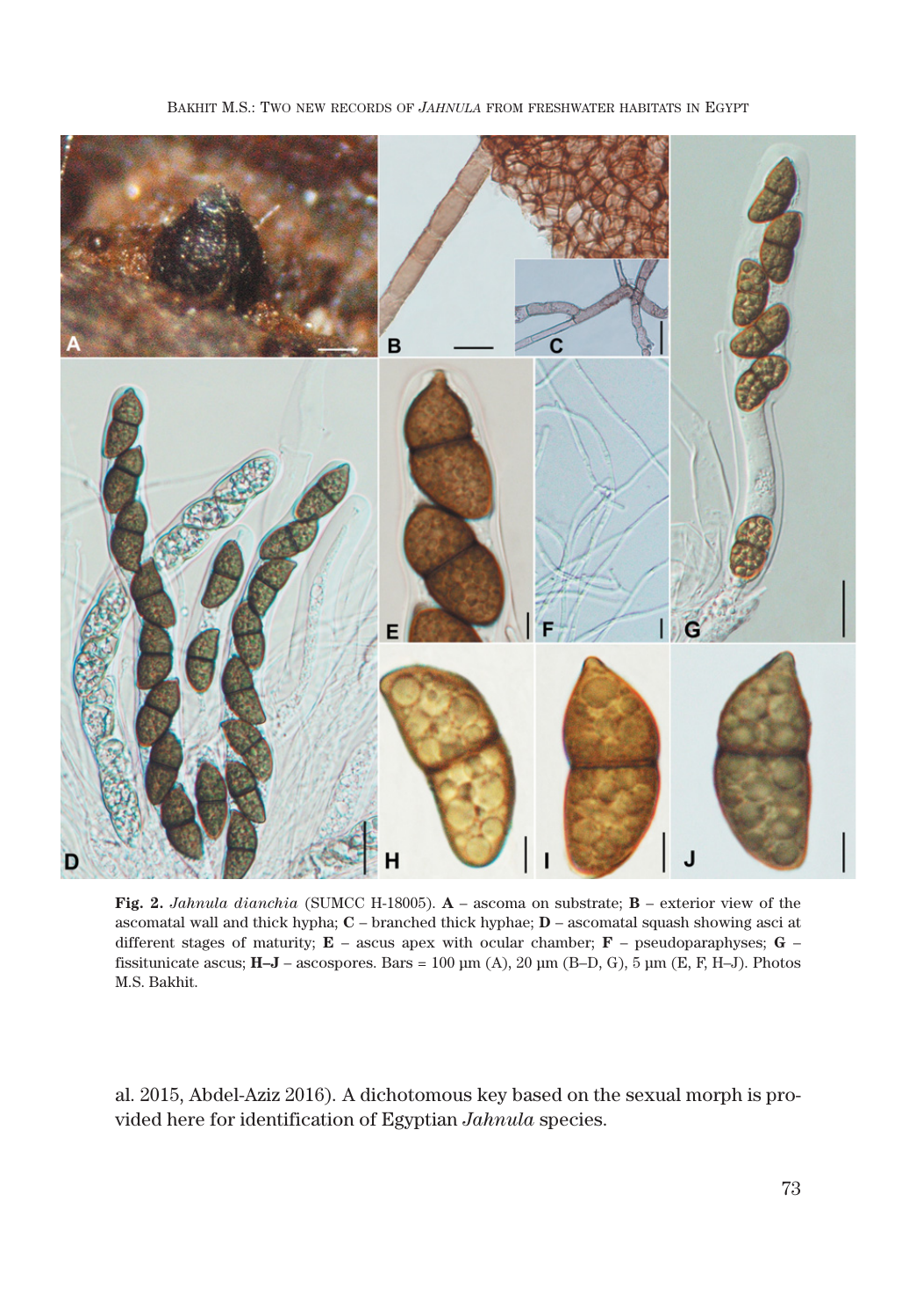CZECH MYCOLOGY 74(1): 67–75, MARCH 18, 2022 (ONLINE VERSION, ISSN 1805-1421)

| $\mathbf{1}$   |                                                                                                       |
|----------------|-------------------------------------------------------------------------------------------------------|
| 1'             |                                                                                                       |
| $\overline{2}$ | Ascospores rough-walled in an irregularly striated pattern, $22.5-33 \times 9-13.5$ µm, with hyaline  |
| $2^{\prime}$   | Ascospores granular-walled, $26-37.5 \times 15-18$ µm, surrounded by mucilaginous sheath <sup>2</sup> |
|                |                                                                                                       |
| $\mathcal{S}$  |                                                                                                       |
| 3'             |                                                                                                       |
| $\overline{4}$ |                                                                                                       |
| 4'             |                                                                                                       |
| 5              | Ascospores fusiform or oblong, with tapering apices, distinctly verruculose <sup>2</sup> J. poonythii |
| 5'             | Ascospores broadly ellipsoidal, rounded at apices, smooth or minutely verruculose <sup>3</sup>        |
|                |                                                                                                       |

The key characters are based on personal observations and the literature sources  $^1$  Hawksworth (1984),  $^2$  Hyde et Wong (1999),  $^3$  Raja et Shearer (2006),  $^4$  Huang et al. (2018).

#### ACKNOWLEDGEMENTS

Prof. Dr. Mohamed A. Abdel-Wahab is thanked for his support and suggestions during the course of the study. This work is supported by the Botany and Microbiology Department, Faculty of Science, Sohag University.

#### **REFERENCES**

- ABDEL-AZIZ F.A. (2016): Freshwater fungi from the River Nile, Egypt. Mycosphere 7: 741–756. DOI: https://doi.org/10.5943/mycosphere/7/6/4
- ABDEL-RAHEEM A.M., ABD-ELAAH G.A., EL-MAGHRABY O.M., BAKHIT M.S. (2015): Seasonal fluctuation of freshwater ascomycetes in Nile Delta region (Egypt). – Journal of Environmental Studies 14: 27–37. DOI: https://doi.org/10.21608/jesj.2014.196788
- AL-SAADOON A.H., AL-DOSSARY M.A. (2010): Some fungi isolated from submerged plant debris in southern Iraq. – Marsh Bulletin 5: 207–221.
- BAKHIT M.S. (2021): The genus *Canalisporium* (*Savoryellaceae*) from freshwater habitats in Egypt. Czech Mycology 73(2): 163–171. DOI: https://doi.org/10.33585/cmy.73204
- CAI L., TSUI C.K.M., ZHANG K.Q., HYDE K.D. (2002): Aquatic fungi from Lake Fuxian, Yunnan, China. Fungal Diversity 9: 57–70.
- CAMPBELL J., FERRER A., RAJA H.A., SIVICHAI S., SHEARER C.A. (2007): Phylogenetic relationships among taxa in the *Jahnulales* inferred from 18S and 28S nuclear ribosomal DNA sequences. – Canadian Journal of Botany 85: 873–882. DOI: https://doi.org/10.1139/B07-080
- DONG W. et al. (2020): Freshwater *Dothideomycetes*. Fungal Diversity 105(1): 319–575. DOI: https://doi.org/10.1007/s13225-020-00463-5
- FOURNIER J., GARDIENNET A., LECHAT C., PRIOU J.P., VAN VOOREN N. (2010): Note sur quelques Ascomycota aquatiques ou des milieux humides. – Ascomycete.org 2: 9–19. DOI: https://doi.org/10.25664/art-0014
- FOURNIER J., RAJA H.A., SHEARER C.A. (2015): Freshwater Ascomycetes: *Jahnula purpurea* (*Jahnulales*, *Dothideomycetes*), a new species on submerged wood from Martinique Island, Lesser Antilles. – MycoKeys 9: 29–36. DOI: https://doi.org/10.3897/mycokeys.9.4440